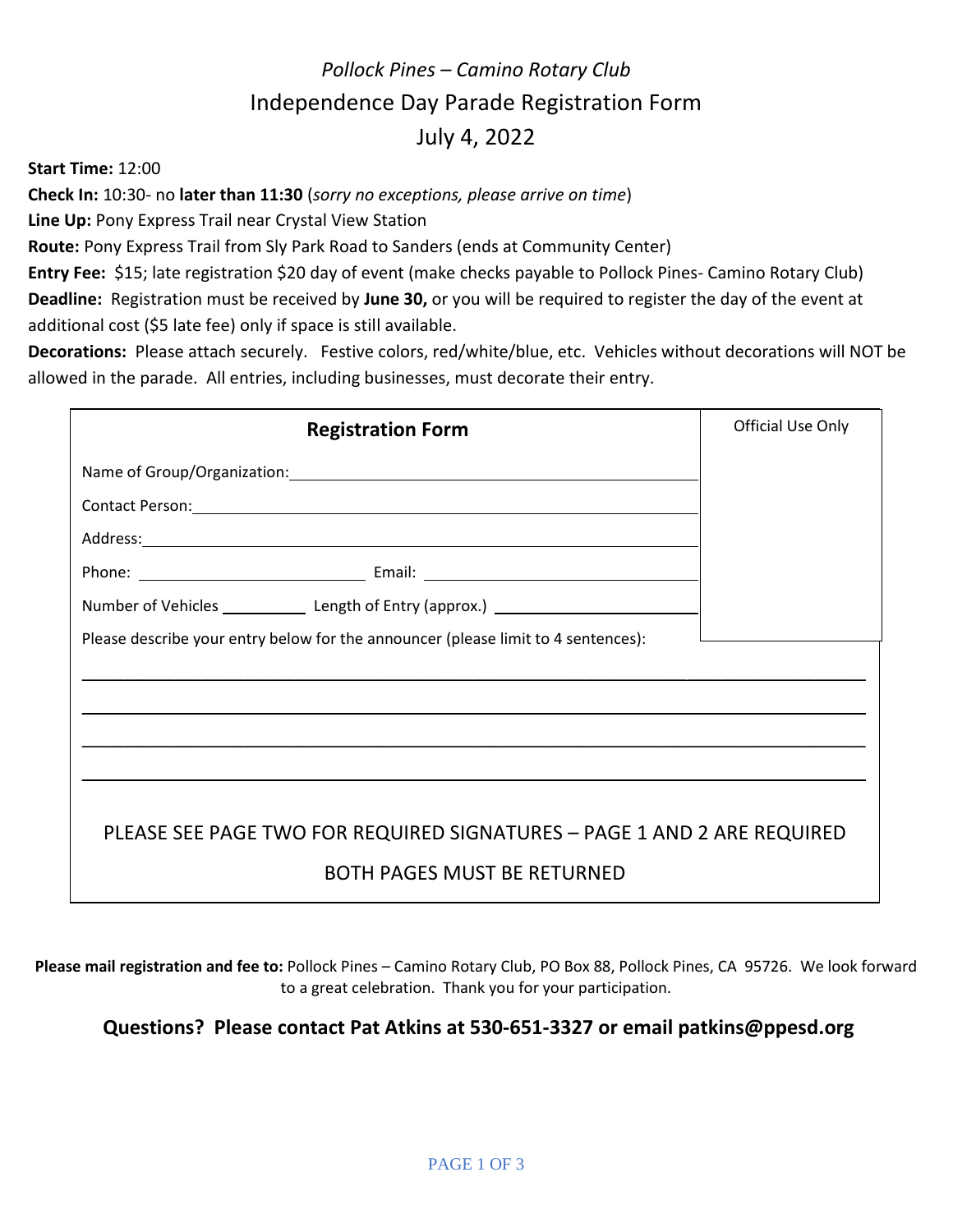## *Pollock Pines – Camino Rotary Club* Independence Day Parade Registration Form July 4, 2022

**WAIVER**: I voluntarily agree to participate in the Pollock Pines Independence Day Parade and acknowledge and understand that said activities may be hazardous to me, including risk of loss, property damage and personal injury to me and other participants associated with this application. I agree to hold Pollock Pines – Camino Rotary Club and approved volunteers harmless from any and all liability arising from loss or injury to me and/or the participants involved with this application as a result of participation in this activity.

|                                            | x                                                                |      |  |
|--------------------------------------------|------------------------------------------------------------------|------|--|
|                                            | Signature of Responsible Party                                   |      |  |
|                                            | <b>RULES:</b> I have read and agree to follow the Parade Rules X |      |  |
|                                            | Signature of Responsible Party                                   |      |  |
|                                            | Signatures are required for all additional participants.         |      |  |
| WAIVER: I agree to the above Waiver terms. |                                                                  |      |  |
|                                            |                                                                  |      |  |
| <b>Participant Name</b>                    | Signature (Participant or Parent or Guardian)                    | Date |  |
| <b>Participant Name</b>                    | Signature (Participant or Parent or Guardian)                    | Date |  |
| Participant Name                           | Signature (Participant or Parent or Guardian)                    | Date |  |
| Participant Name                           | Signature (Participant or Parent or Guardian)                    | Date |  |
| Participant Name                           | Signature (Participant or Parent or Guardian)                    | Date |  |
| Participant Name                           | Signature (Participant or Parent or Guardian)                    | Date |  |
| Participant Name                           | Signature (Participant or Parent or Guardian)                    | Date |  |
| Participant Name                           | Signature (Participant or Parent or Guardian)                    | Date |  |